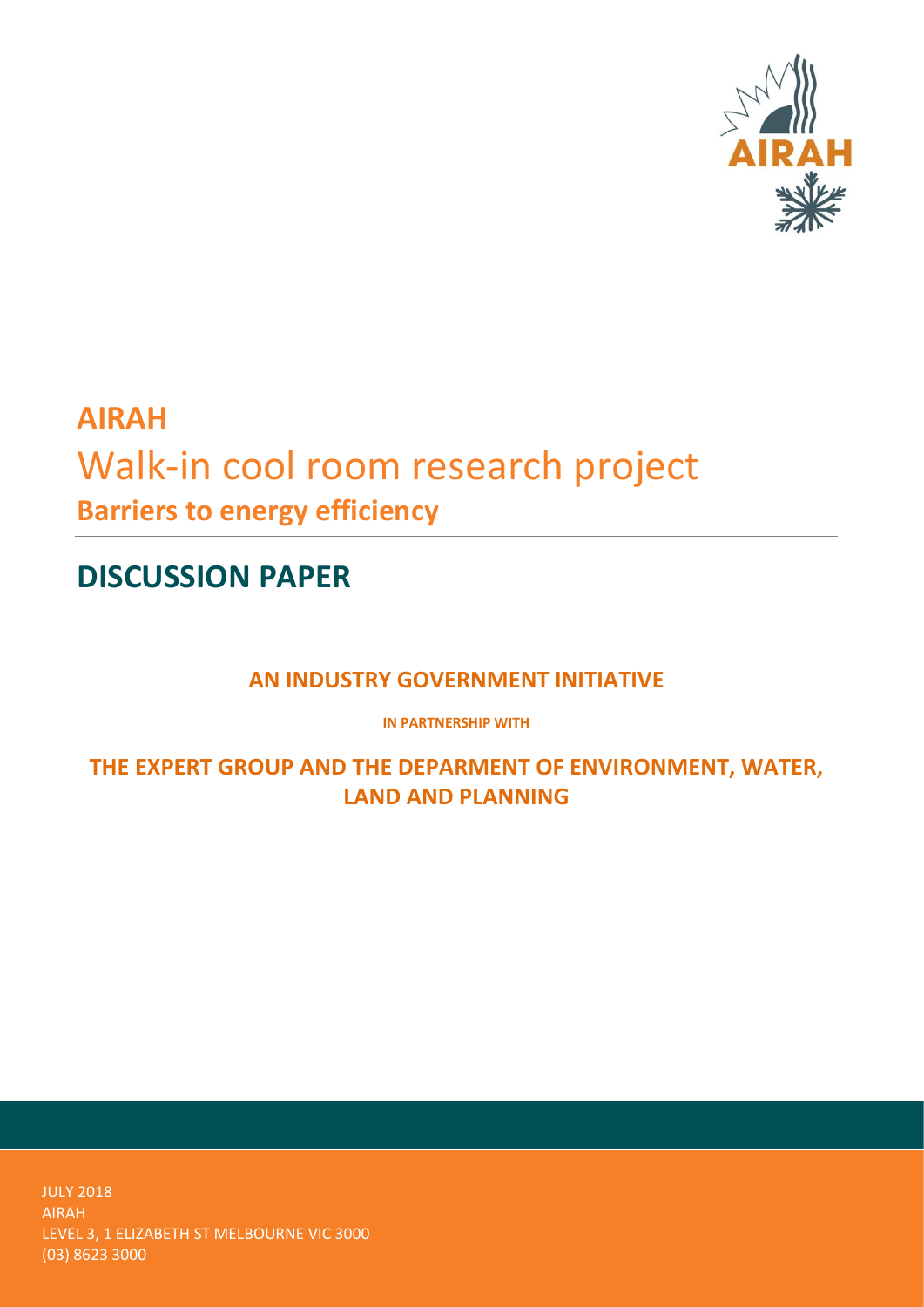

## **Prepared by:**

**Phil Wilkinson**, F.AIRAH, Executive Manager, Australian Institute of Refrigeration Air Conditioning and Heating (AIRAH)

3/1 Elizabeth Street, Melbourne, VIC 3000 | Tel: 03 8623 3000 | www.airah.org.au

**Peter Brodribb**, M.AIRAH, Managing Director, Expert Group

Level 1, 181 Bay Street | Brighton, Victoria Australia 3186 | Tel: 03 9592 9111 | Mob: 0400 120 995 Any questions or comments please email: [phil@airah.org.au](mailto:phil@airah.org.au)

### **About AIRAH**

The Australian Institute of Refrigeration, Air Conditioning and Heating (AIRAH) is an industry-led organisation that represents the entire heating, ventilation, air conditioning and refrigeration (HVAC&R) value chain, from the tradesperson on site through to university-educated engineers, researchers and business leaders. This overarching perspective – and reach to more than 25,000 industry participants – positions AIRAH well to develop and promote a safe, sustainable, healthy and comfortable built environment for Australia's future.

The 21<sup>st</sup> century imperatives of emissions reduction and energy productivity present our nation with significant change, challenges and opportunities. It is important that all stakeholders from the built environment and refrigeration sector come together to meet these challenges, because all of us have a part to play in achieving low emissions and in ensuring that technical challenges are met and risks are mitigated.

AIRAH is keen to work with all levels of government to improve the environmental performance and safety considerations of existing and new HVAC&R systems. We envisage a collaborative effort to get and keep positive action firmly on the agenda. AIRAH appreciates that it is important for all stakeholders to understand not only the vital role the HVAC&R industry has in the wider economy, but also the role the industry can play in helping Australia achieve its environmental aspirations, and international and national commitments.

### **Disclaimer**

Information contained in this report may be copied or reproduced for study, research, information or educational purposes, subject to inclusion of an acknowledgment of the source.

The views and opinions expressed in this report are those of industry participants and do not necessarily reflect those of AIRAH.

While reasonable efforts have been made to ensure that the contents of this publication are factually correct, AIRAH does not accept responsibility for the accuracy or completeness of the contents, and shall not be liable for any loss or damage that may be occasioned directly or indirectly through the use of, or reliance on, the contents of this publication.

### **© AIRAH 2018**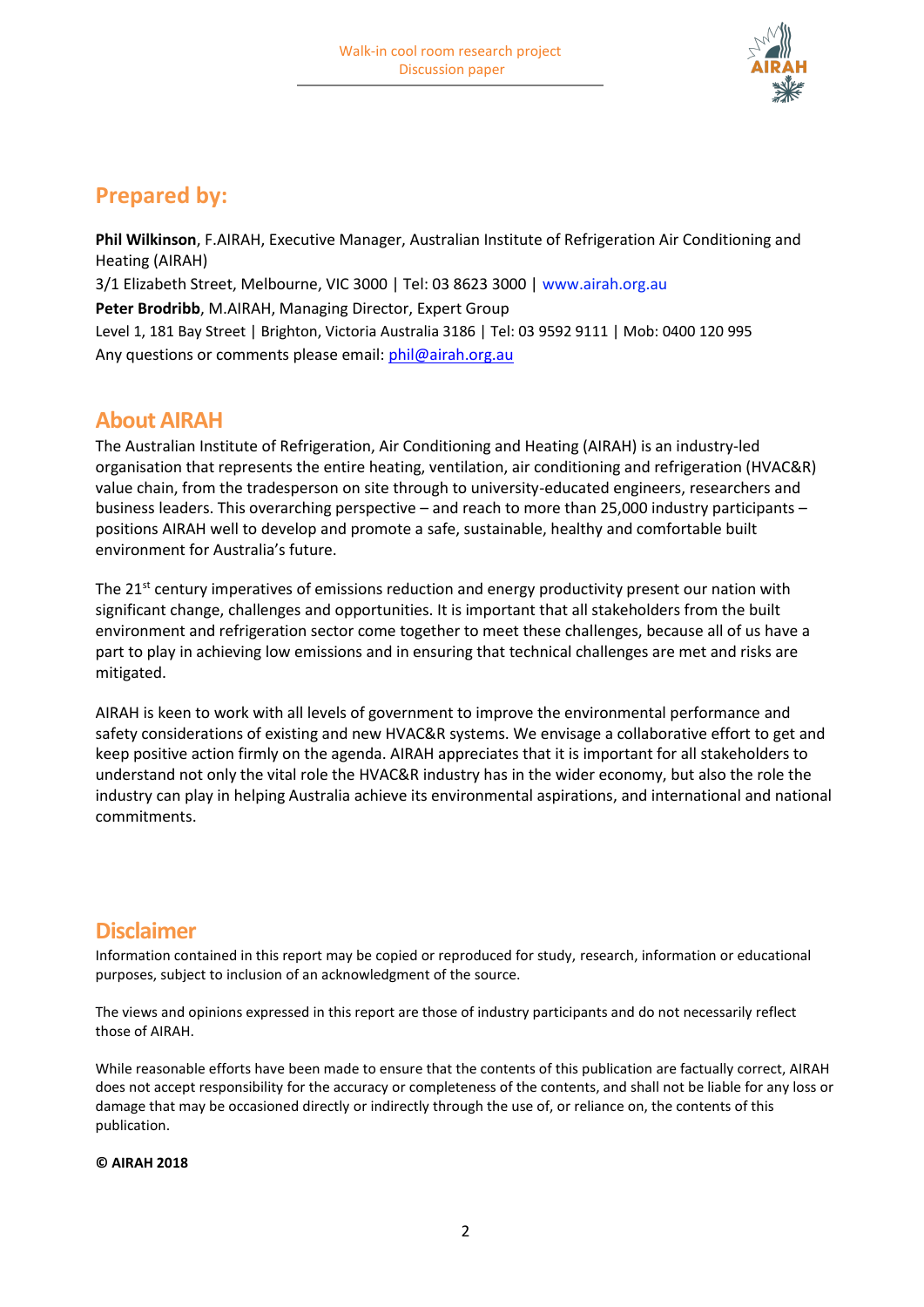



# Walk-in cool room research project **Barriers to energy efficiency**

A discussion paper on the initial findings of industry consultation into barriers to energy efficiency in the Walk-in cool room sector in Victoria.

## <span id="page-2-0"></span>**Table of Contents**

| 1              |     |                                                                         |  |  |  |
|----------------|-----|-------------------------------------------------------------------------|--|--|--|
| $\overline{2}$ | 2.1 |                                                                         |  |  |  |
| 3              |     |                                                                         |  |  |  |
| 4              |     |                                                                         |  |  |  |
| 5              |     |                                                                         |  |  |  |
| 6              |     |                                                                         |  |  |  |
|                | 6.1 |                                                                         |  |  |  |
|                | 6.2 |                                                                         |  |  |  |
|                | 6.3 |                                                                         |  |  |  |
| $\overline{7}$ |     |                                                                         |  |  |  |
|                | 7.1 |                                                                         |  |  |  |
|                | 7.2 |                                                                         |  |  |  |
|                | 7.3 |                                                                         |  |  |  |
|                | 7.4 | Good practice design, installation, commissioning and maintenance  12   |  |  |  |
|                | 7.5 | Education, installation and operation instructions and documentation 14 |  |  |  |
| 8              |     |                                                                         |  |  |  |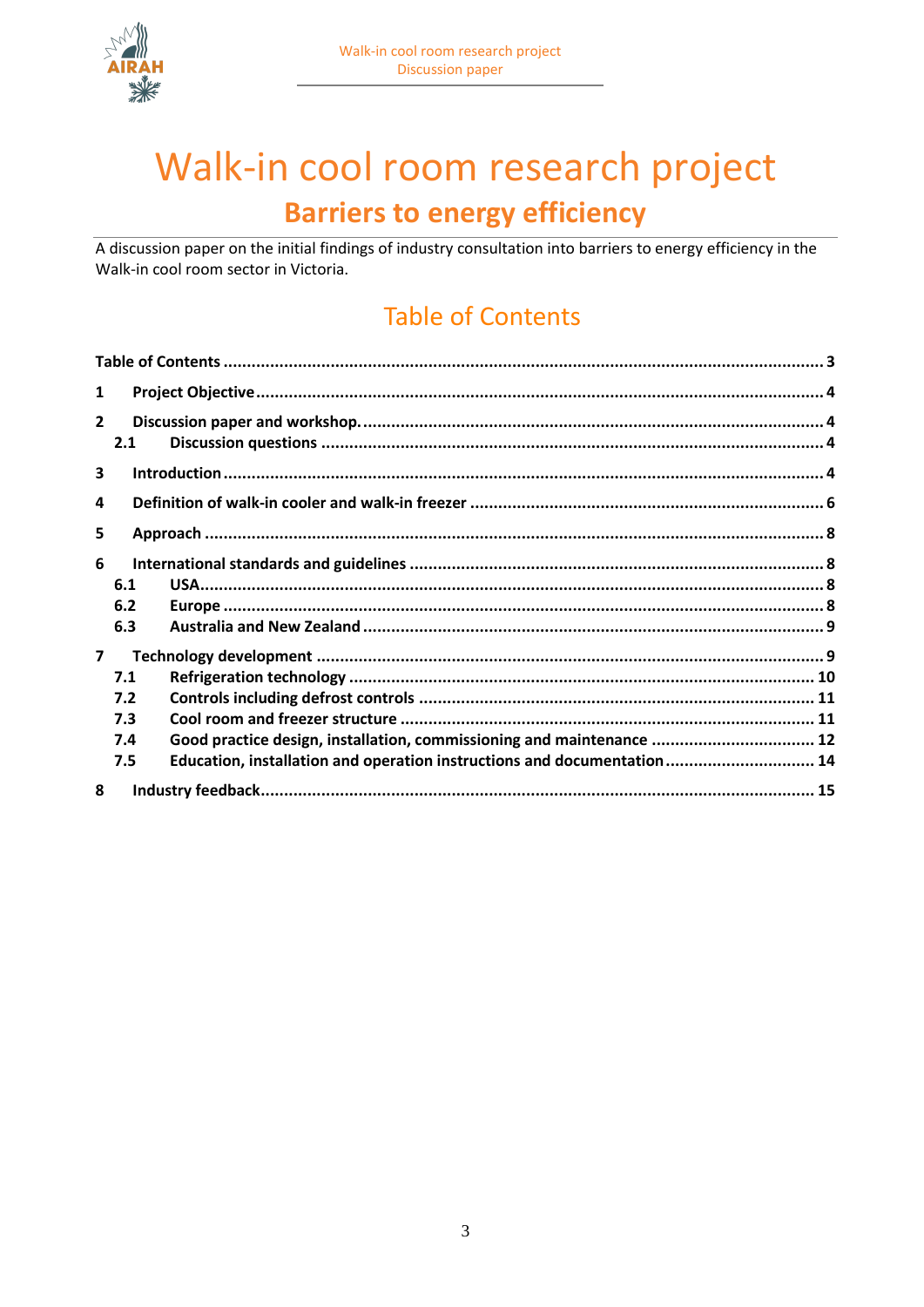

## <span id="page-3-0"></span>**1 Project Objective**

The primary objective of this project is to provide visibility to AIRAH, DEWLP and the HVAC&R industry of the practices and system design, installation, operation and maintenance issues that lead to energy waste in the walk-in cool room sector.

The resulting report will identify the main barriers to energy efficiency and suggested solutions from a range of key stakeholders for improving energy efficiency. The report will identify priorities and suggested next steps for AIRAH and the industry to implement these solutions and provide information to help inform government policy development.

## <span id="page-3-1"></span>**2 Discussion paper and workshop.**

This discussion paper forms part of the process to engage with industry and key stakeholders to understand barriers to energy efficiency. The paper will support a face to face workshop. We have conducted research to identify current standards and guidelines for Walk-in cool rooms and freezers, conducted face to face interviews with industry experts, engaged on social medial and conducted an industry survey. The main themes of the research to date are captured in this report for further discussion. Following the workshop we will prepare a final report with specific recommendations to address the barriers identified by industry.

### <span id="page-3-2"></span>**2.1 Discussion questions**

We have included several questions for your input to help us understand the market issues better.

The deadline for comments is **close of business August 31st 2018**

Please respond to the questions relevant to you into this Word document and email it to [phil.wilkinson@airah.org.au](mailto:phil.wilkinson@airah.org.au)

Example:

 $\overline{a}$ 

### **DISCUSSION QUESTION**

**Are you aware of any international or company in-house guidelines or standards for WICF?**

## <span id="page-3-3"></span>**3 Introduction**

There are 260,000 walk-in cool rooms and freezers in Australia with approximately 26% in Victoria<sup>1</sup> Approximately 80% are cool rooms and 20% are freezers.

<sup>1</sup> *Population pro-rata is sound proxy for refrigeration equipment as the main applications relate to consumption of foodstuffs and beverages by people.*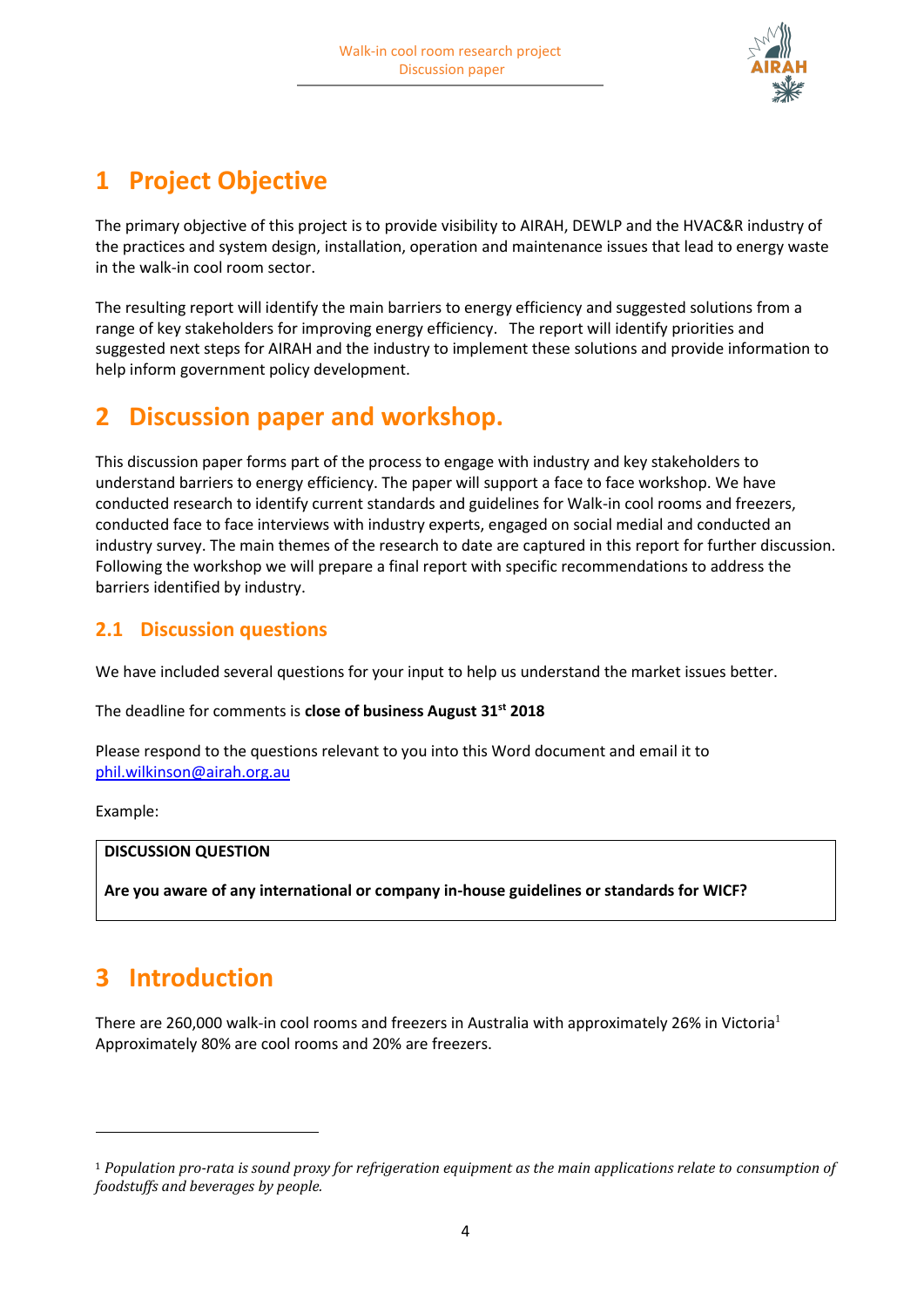

 $\overline{a}$ 

Potential energy use in cool rooms and freezers in Australia is 4,800 GWh per annum with around 1,250 GWh consumed in Victoria. The average unit energy consumption is around 18,800 kWh per annum and the potential energy waste is conservatively more than 25%.

The national energy spend is \$775 million based on AEMO 2016 average commercial electricity price of 16c/kWh and is much higher in 2018 due to recent electric price increase.

Walk-in cool rooms and freezers are predominantly installed, owned and operated by small to medium enterprises (SMEs) across the refrigerated cold food chain from farm gate to supermarket (including all the independent supermarkets), and hospitality, convenience stores and restaurants. There has been significant growth in this sector over the last 7 years, with condensing unit and evaporator sales growing at more than 3.5% compound growth per annum.

There are essentially three main factors that affect indirect emissions from walk-in cool rooms and freezers:

System efficiency – influenced by design, installation, operation and maintenance.

System load and energy consumption – influenced by the cool room design (R-value of walls, floors and walls, and, solar gain), system design, efficiency characteristics of installed equipment and components, any local micro-climate effects (i.e. ambient temperature), air and moisture sealing, process efficiency, temperature settings, the modes and methods of operation and control, end user behaviour and maintenance.

Carbon intensity of energy source – influenced by fuel source for electricity generation (solar, coal, gas, etc) and by fuel type used on site (electricity, gas).

Direct emissions from cool rooms and freezers is also relevant as they typically have the highest leak rates (~15% per annum) in the economy and use high global warming potential (GWP) refrigerants (i.e. HFC-404A GWP of 3922, HFC-134a GWP of 1430 and HCFC-22 GWP of 1810).

This study primarily focuses on the first two items. Common industry practices, equipment types and operational issues have not changed much over the last decade or since the last formal review into this sector *In From the Cold* by Equipment Energy Efficiency (E3) program published in 2009*<sup>2</sup>* . The main differences since the last review is there are more energy saving opportunities available due to advancements in technology, however they are often not taken up due to least cost.

<sup>2</sup> *Refer Section 6: Wall-in Coolrooms, http://energyrating.gov.au/document/report-cold-background-technicalreport-volume-2.*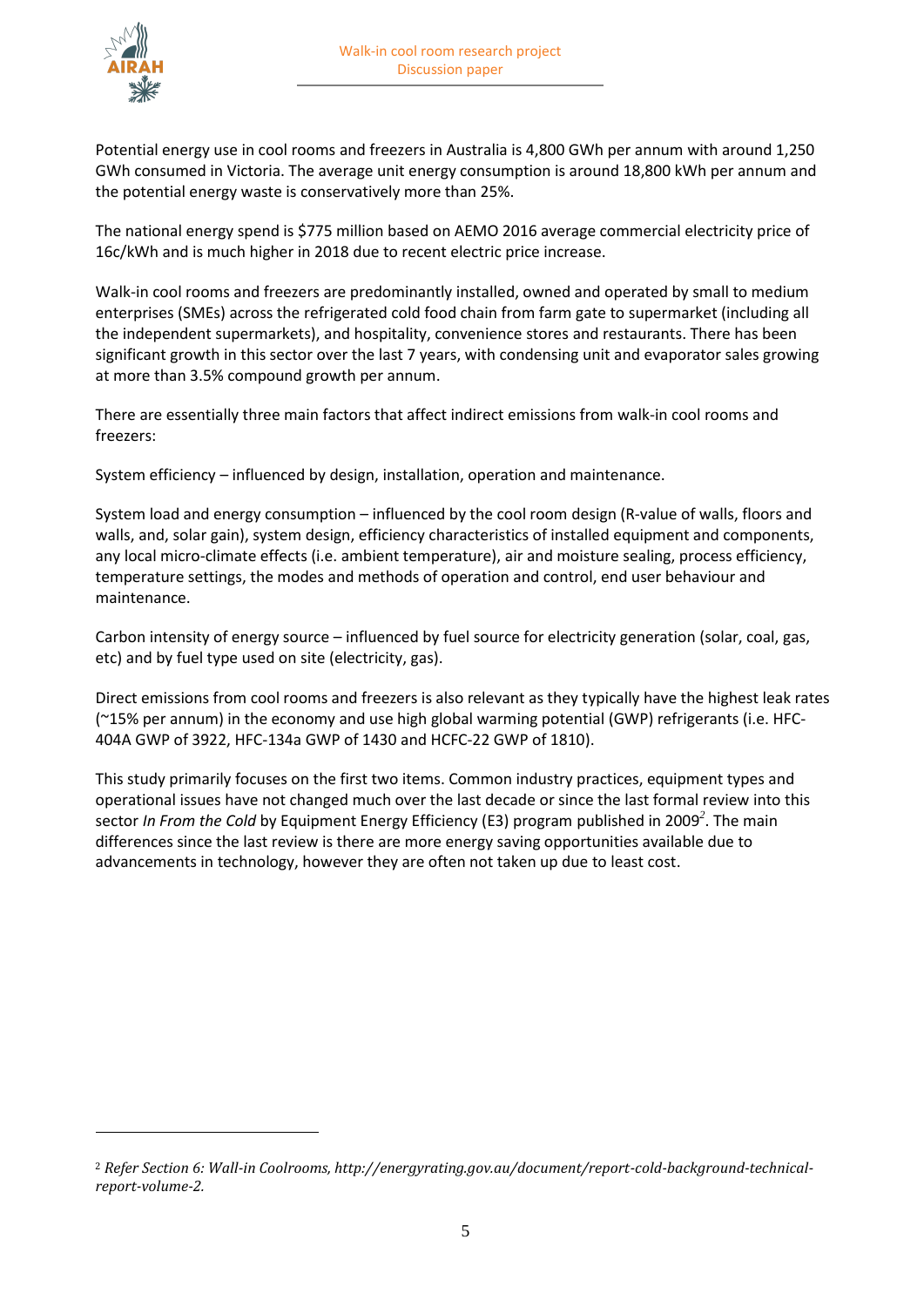

## <span id="page-5-0"></span>**4 Definition of walk-in cooler and walk-in freezer**

Walk-in cooler and walk-in freezer (WICFs) mean an enclosed storage space refrigerated to temperatures, respectively, above, and at, or below 0°C that can be walked into.

Includes those WICFs with display panels and doors and non-display panels and doors.

This includes WICs used for retail applications and liquor outlets where the consumer can reach into the WIC via a glass door (i.e. convenience stores) or walk into the WIC (i.e. liquor outlet) to select beverages and foodstuffs. These types of walk-in coolrooms (WICs) typically have transparent doors (i.e. glass) and windows.

Components that affects energy consumption include refrigeration equipment (condensing unit<sup>3</sup> and evaporator, or packaged drop-in/slide-in), controls (integrated or separate), defrost method (electric, hot gas, or demand), doors, sealing, lights, windows, walls and floors.

### **Exclusions:**

 $\overline{\phantom{a}}$ 

- Refrigeration display cases and merchandisers;
- Refrigerated Storage or service cabinets typically used in commercial kitchens;
- Cold storage facilities with a chilled storage area  $\geq 280$  m<sup>2</sup>; and,
- Equipment and products exclusively for medical, scientific, or research purposes.
- Other applications that may or may not be included are:
- Food preparation rooms where the temperatures may be 5 to  $7^{\circ}$ C where they may have lower air flows to prevent draughts, require lower noise levels for operators and be humidity controlled.
- Process applications that include coolrooms with the introduction of other gases (e.g. ripening rooms with non-standard atmospheres).

| Description | <b>Dimensions</b>                                            | Nominal capacity (kWr at 5°C) |
|-------------|--------------------------------------------------------------|-------------------------------|
| Mini        | $<$ 9 m <sup>2</sup> x 3 m high                              | 2,250                         |
| Small       | $\geq$ 9 m <sup>2</sup> and < 24 m <sup>2</sup> x 3 m high   | 4,100                         |
| Medium      | $\geq$ 24 m <sup>2</sup> and < 36 m <sup>2</sup> x 4 m high  | 9,000                         |
| Large       | $\geq$ 36 m <sup>2</sup> and < 100 m <sup>2</sup> x 4 m high | 20,400                        |

### **Table 1: WICF nominal sizes. 4**

<sup>3</sup> *Condensing unit means a product integrating at least one electrically driven compressor and one condenser, capable of cooling down and continuously maintaining low or medium temperature inside a refrigerated appliance or system, using a vapour compression cycle once connected to an evaporator and an expansion device.*

<sup>4</sup> *Small warehouse is greater than 100 m<sup>2</sup> and up to 7m high.*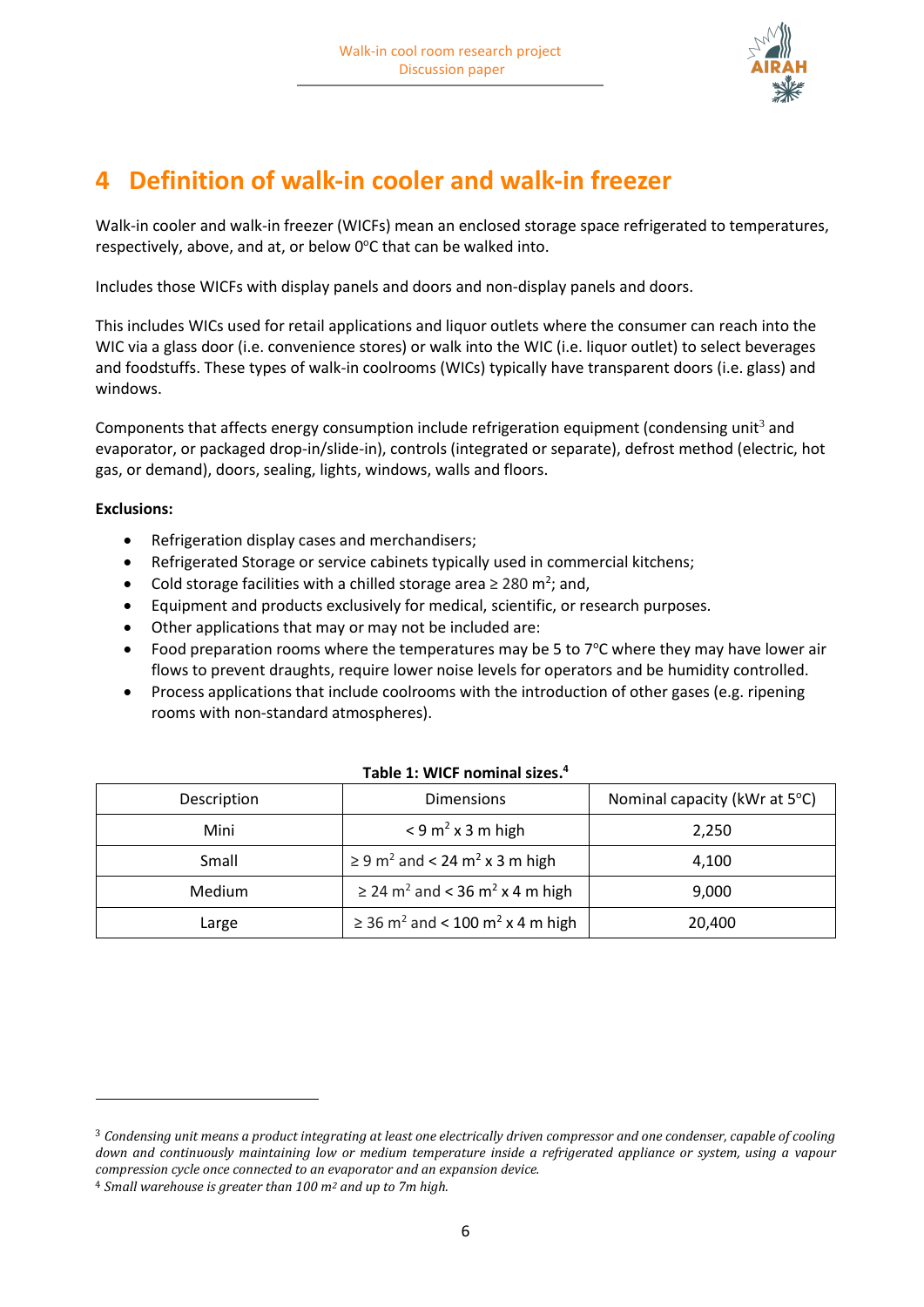



**Figure 1: New walk in coolroom with three evaporators.**



**Figure 2: Conventional condensing unit that is typically located outdoors to reject heat.**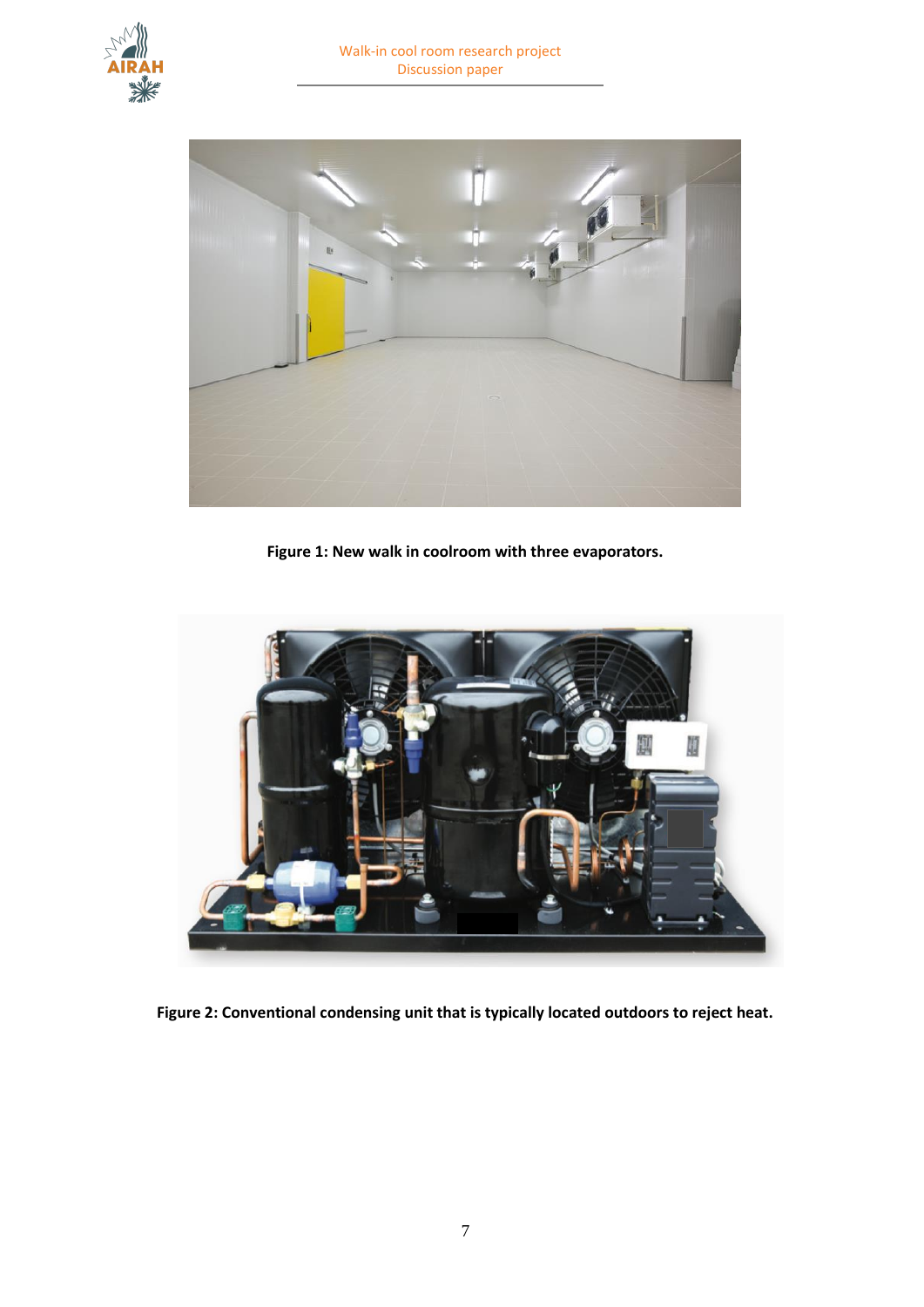

## <span id="page-7-0"></span>**5 Approach**

Industry research including:

- Review of existing international standards and guidelines;
- AIRAH online survey and social media forum discussions;
- Interviews of industry participants; and,
- AIRAH Workshop

The survey was conducted in April-May 2018, with an invitation for comments being distributed to all AIRAH members nationwide (3,000) and all social media contacts (over 15,000) Around 70 responses were received.

Members surveyed were representative of all States and Territories and from the following sectors of the industry:

- Equipment manufacturers and suppliers;
- Installation and maintenance contractors;
- Cleaning contractors;
- Designers, refrigeration engineers and environmental consultants;
- Training practitioners;
- End users (i.e. supermarkets);
- Energy retailers;
- Government employees responsible for energy efficiency; and,
- <span id="page-7-1"></span>• Controls companies.

## **6 International standards and guidelines**

### <span id="page-7-2"></span>**6.1 USA**

The US Department of Energy (US DoE) introduced efficiency requirements and test methods for Walk-in Coolers and Freezers (WICFs) taking effect from 1 January 2009.

These set out the initial minimum design requirements for WICFs operating both above and below 0°C with chilled storage area of less than 278.71 m<sup>2</sup>, covering construction materials and electrical energy using components. It includes those with display panels and doors and non-display panels and doors. Based on minimum insulation requirement (R-values) for insulated panels and doors and in addition design/construction requirements for components that has an effect on the heat load. Effective from June 2017 WICFs have minimum Annual Walk-in Energy Factor (AWEF) specified based on net capacity and labelling requirements.

### <span id="page-7-3"></span>**6.2 Europe**

EU Standards covering the performance of Walk-in Cold Rooms are currently being developed in Europe to meet the requirements of the ERP regulations including: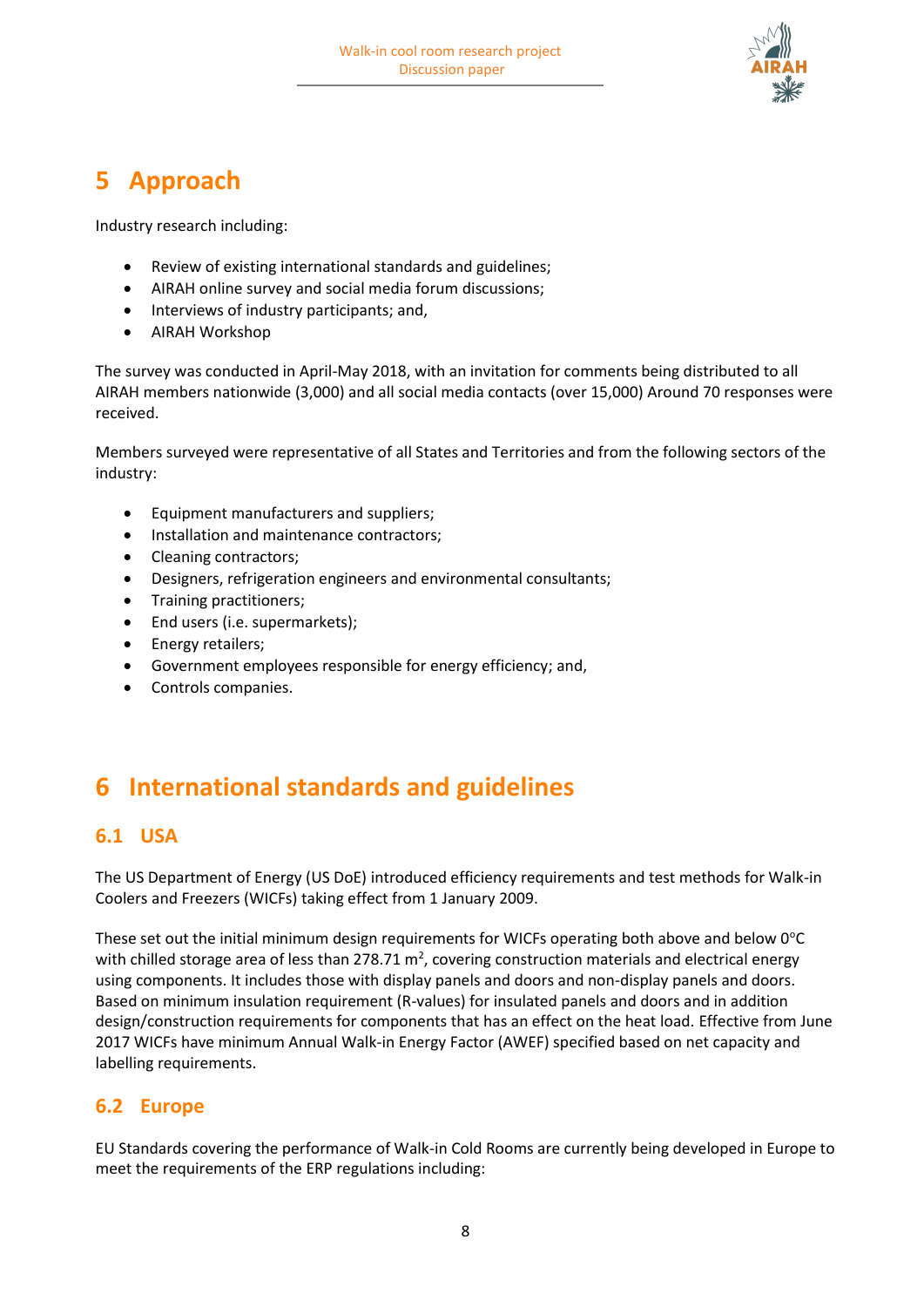

*EN 16855-1:2017 Walk-in cold rooms – Definition, thermal insulation performance and test methods – Part 1: Prefabricated cold room kits.*

*Draft EN 16855.2:2017 Walk-in cold rooms – Definition, thermal insulation performance and test methods – Part 2: Customised cold room kits.*

These standards reference ISO and EN standards relating to thermal performance of structures, windows, doors and shutters, as well as *EN 13771-2:2017 Compressors and condensing units for refrigeration. Performance testing and test methods.*

### <span id="page-8-0"></span>**6.3 Australia and New Zealand**

*IPCA Code of Practice V4.2* published by Insulated Panel Council of Australia that covers structures built using Insulated Sandwich Panels (ISPs) and Expanded Polystyrene Fire Resistant (EPS-FR) insulated panels relating primarily to fire safety.

*Safe operation of cold storage facilities* published by WorkSafe Victoria, June 2008, that covers a number of operational aspect as well as some design aspects relating to safety.

*Coldstore Engineering in New Zealand – IPENZ Practice Note 15*, covers all aspects of coldstores, including insulation, refrigeration, electrical, structure, operations and maintenance.

### **DISCUSSION QUESTION #1**

**Are you aware of any international or company in-house guidelines or standards for WICF?**

#### **DISCUSSION QUESTION #2**

**What do you consider to be essential practice in the design, install and operation of WICF and what are the main barriers to this being met?**

## <span id="page-8-1"></span>**7 Technology development**

A wide variety of energy saving opportunities exist with new and existing stock in the following key areas:

- New refrigeration technology, including DC technology (compressor, fans and controls), similar to air conditioning split systems, can save more than 25% and  $CO<sub>2</sub>$  refrigerant-only technology that can deliver similar savings in Victoria with a refrigerant with a GWP of 1;
- Controls including defrost controls;
- Increased insulation, proper sealing and improved construction of structure.
- Proper design, installation, commissioning and maintenance; and,
- Education, installation and operation instructions and documentation.

The most common themes and feedback are discussed under these key topics in this section, however some of these topics overlap (e.g. refrigeration technology and controls).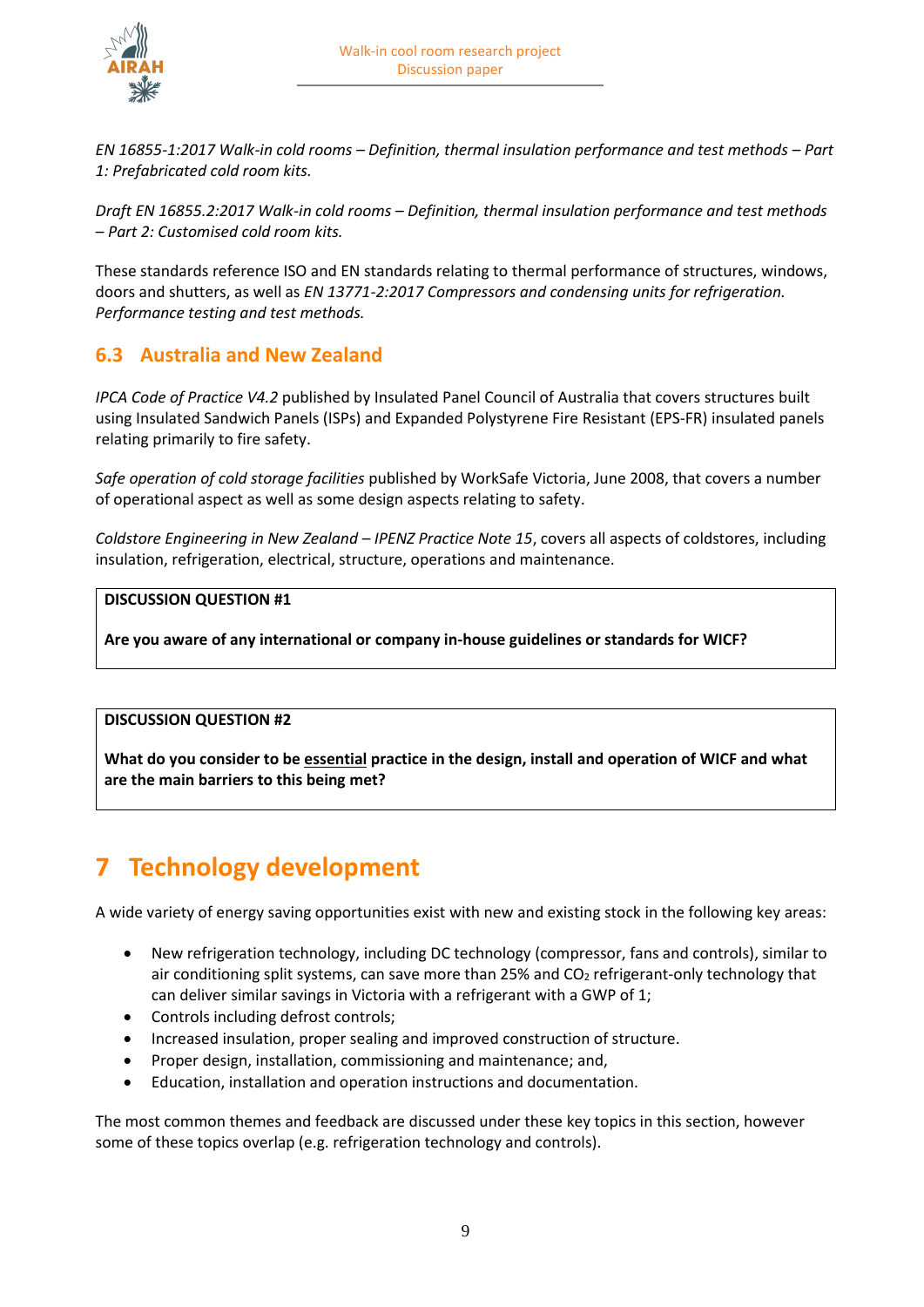

## <span id="page-9-0"></span>**7.1 Refrigeration technology**

Refrigeration technology used in this sector has remained relatively stagnant or conventional for much of the last twenty years, and new technology opportunities that can achieve savings of more than 25% have only recently emerged.

The existing stock of equipment comprises three configuration types:

- Drop-in/slide-in packaged sealed units for small WICFs typically up to 24  $m<sup>2</sup>$  accounting for less than 5% of WICFs based on stock;
- Remote condensing unit located outside (or on top of the WICF) with one evaporator (one to one) or multiple evaporators on larger coolrooms; and,
- Small systems where there may be multiple refrigeration requirements for a coolroom, freezer and display cases for a retail outlet (i.e. convenience store).

A remote condenser and evaporator installed in a one on one arrangements account for the very large majority of applications. They typically use conventional hermetic reciprocating compressor technology, without electric commutated (EC) fans, basic controls and electric defrost on a timer. This sector is mostly served by basic refrigeration contractors working to the lowest denominator that does not consider electricity consumption to cater for the needs of SMEs with least cost behaviour and minimum maintenance. These contractors would typically have a certificate III in refrigeration and air conditioning and hold an Australian Refrigeration Council (ARC) refrigerant handling licence.

The new and emerging technology options include:

- DC technology (DC compressors, EC fans and electronic controls) that mimic air conditioning split systems technology to achieve flat line temperature control and can save more than 25%;
- Pulse modulation semi hermetic compressors with inverters, EC fans and room temperature probes to provide improved refrigerant and capacity control suited to larger one on one applications; and,
- Self-contained small capacity direct expansion (DX) CO<sub>2</sub> cascade low temperature system, designed to be close coupled to the evaporator and connected to a high side medium temperature ring main to satisfy multiple applications.
- The Internet of Things (IoT) is emerging in medium sized refrigeration technology to make products more intelligent and user friendly.
- Ammonia equipment is best suited to larger applications beyond the scope of this work and hydrocarbon is a potential candidate for small WICFs providing the requirements of *AS/NZS ISO 5149.1:2016 Refrigerating systems and heat pumps - Safety and environmental requirements* can be met.

### **DISCUSSION QUESTION #3**

**Are there any other new or emerging technologies that you are aware of?**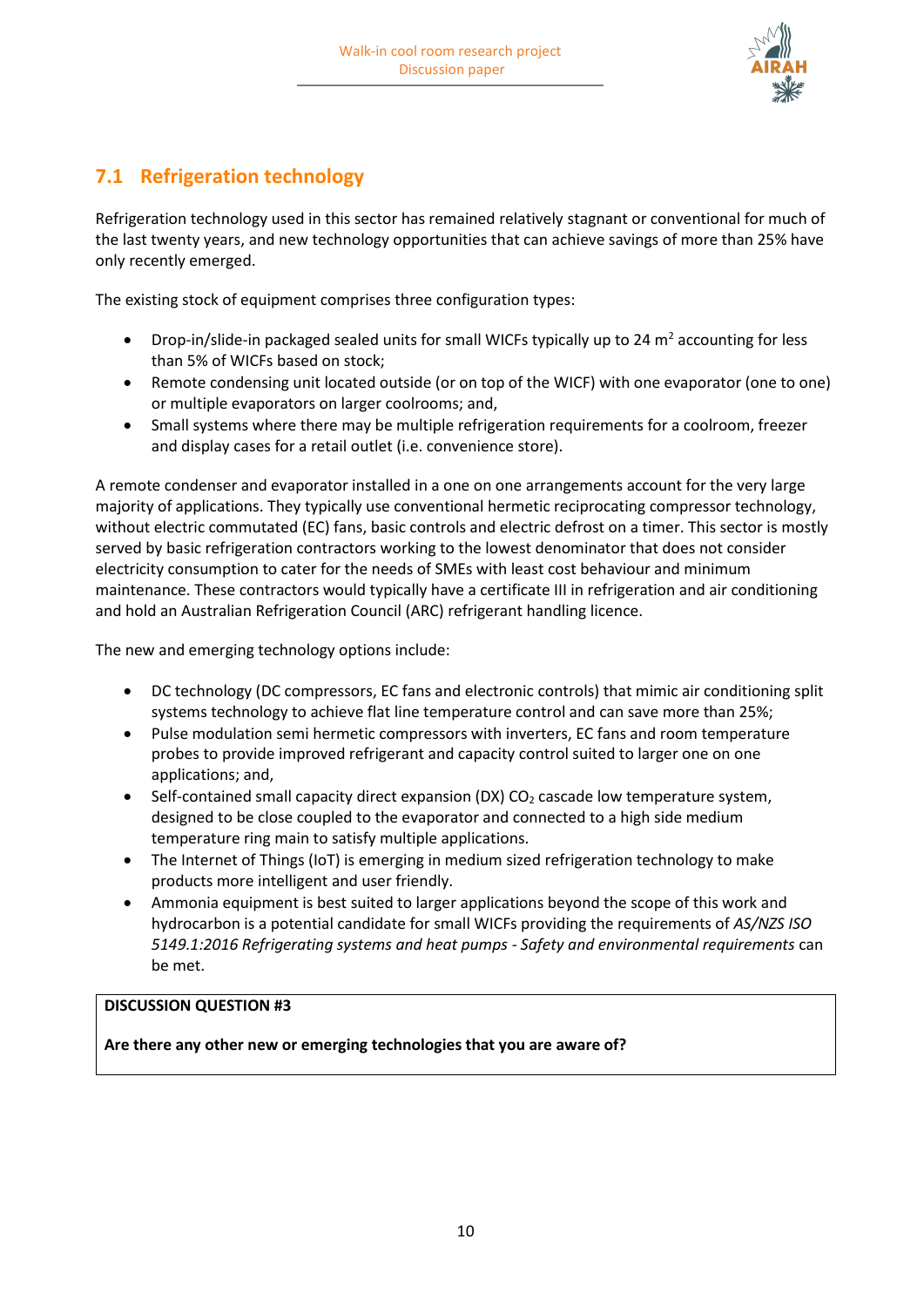

 $\overline{a}$ 

## <span id="page-10-0"></span>**7.2 Controls including defrost controls**

WICF control types can vary from basic on-off control thermostats and an electric defrost timer to sophisticated electronic cold room controllers with smart or demand defrost.

Common practice is to use a basic electric defrost timer (i.e. switches on 4 to 6 times per day). Contractors use this because it's the easiest solution, but it is the most expensive to run. An alternative control approach is electric on demand via a controller based on temperature termination (i.e. switches off based on set point). Hot gas defrost is less common as it can be problematic and less common options include reticulating phase change materials.

Specialist cold room controllers that optimise the benefits of DC inverter technology have recently emerged to mimic the split system concept. These dedicated WICF controllers adopt an integrated approach that connects the controller, condensing unit, evaporator and electronic thermal expansion valve (TX) to achieve flat line temperature control (as close as practically possible). Other features include demand defrost and accessories to offer IoT features such as data logging and maintenance reminders and logs.

### <span id="page-10-1"></span>**7.3 Cool room and freezer structure**

The recommendations in *In From the Cold<sup>5</sup>* almost a decade ago for minimum standards on all structural aspects that affect the thermal performance of the WICFs and major equipment is still considered a sound technical position. The recommendations relating to the structure were to harmonise with the regulations introduced by the US Department of Energy, 1 January 2009, as follows:

- Insulation panels for walls, ceilings and doors are to have an R-value of at least 4.5 m<sup>2</sup>K/W which equates to 100 mm polyisocyanurate (PIR) or 200 mm expanded polystyrene (EPS) on coolrooms and 6.0 m²K/W (thicker than 150 mm PIR) on freezers;
- Minimum thermal insulation ratings on floors of at least 4.9 m<sup>2</sup>K/W for all WICFs;
- Transparent windows and doors to have double glazed on coolrooms and triple glazed on freezers; all glass panes to have heat reflective treatment and gas fill;
- Proper sealing of room, which prescribes the joins of insulation panels, types of doors and door gaskets; and,
- Energy-efficient interior lighting to have an efficiency equal to or better than LED lights.
- Other considerations raised regarding the structure are:
- The cladding type is important as it can range from aluminium (i.e. different gauges), plastic, stainless steel and checker plate up to a height to prevent damage (i.e. trolleys, fork trucks, etc.);
- Bollards/rails to protect panel along accessible walls;
- Damaged panels absorb moisture and are less thermally efficient;
- Undertaking performance checks on medium and large WICFs every 5 years is good practice. For example, if the heat-loss was 100 W/m<sup>2</sup>/ $\degree$ C when installed and when retested it was twice that you know you have problems. This is particularly relevant with WICFs located outside (i.e. not in a conditioned space);
- The thermal rating to suit local ambient conditions and room internal temperature and must be fire rated;
- Essential that freezers have floor insulation and in many instances floor heating for frost heave protection;

<sup>5</sup> *Refer page 115, http://energyrating.gov.au/document/report-cold-background-technical-report-volume-2.*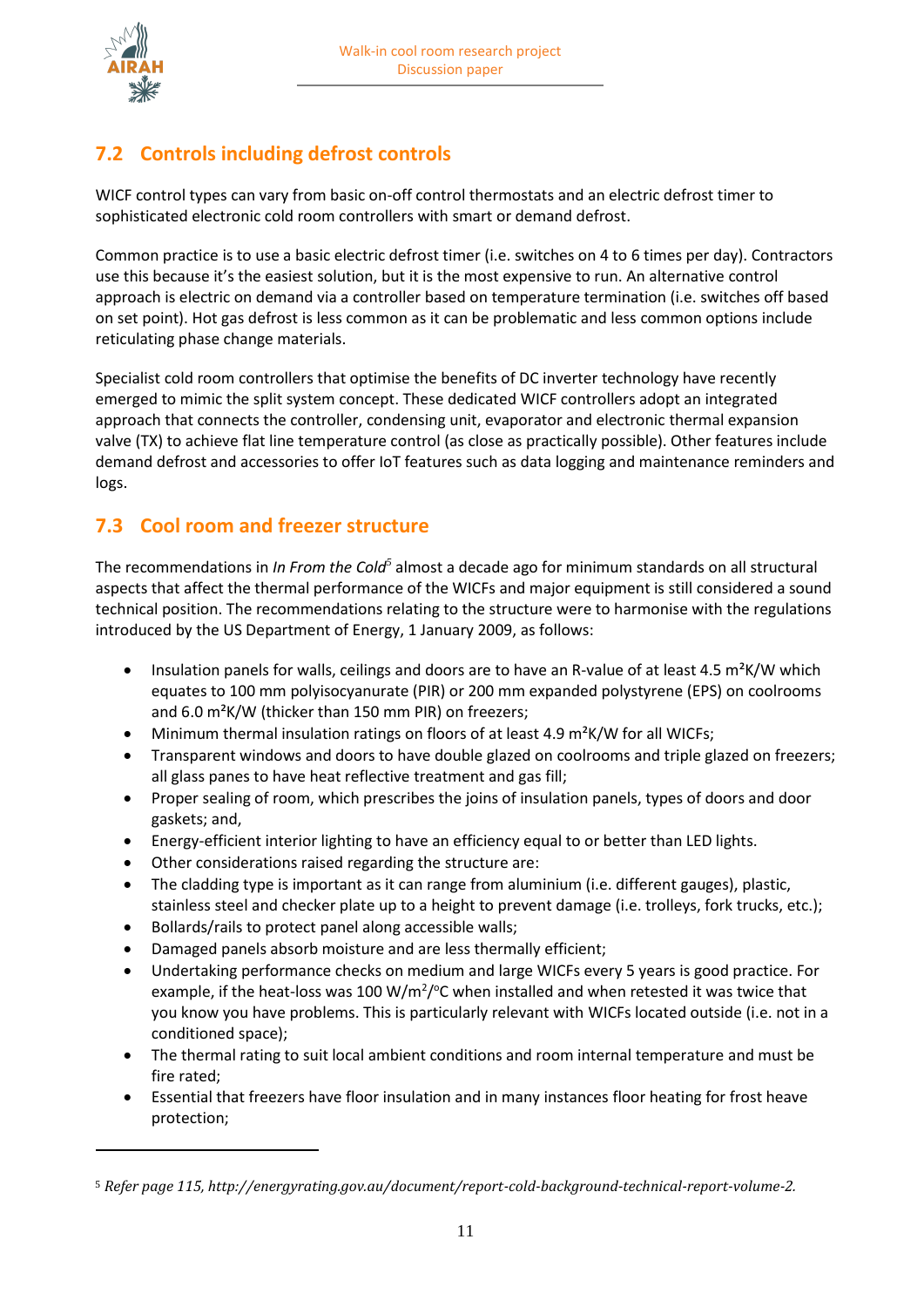

- A full vapor seal is important with all penetrations correctly sealed;
- Must have strip doors, spring hinged doors, or other method of minimizing infiltration when doors are open; and,
- Automatic door closers on doors for WICFs with fork truck access.

#### **DISCUSSION QUESTION #4**

**What technical and non-technical barriers are there to uptake of these recommendations?**

#### **DISCUSSION QUESTION #5**

**Which sectors / clients follow good practice, design, install, commissioning, maintenance, behaviour?**

### **DISCUSSION QUESTION #6**

**Do you know of any good practice case studies that have been published, or any sites that would make a good case study?**

### <span id="page-11-0"></span>**7.4 Good practice design, installation, commissioning and maintenance**

Good design involves undertaking heatload calculations for the application and correctly matching equipment (i.e. condensing units and evaporators) to meet the design load.

There is no Australian industry design guide or standard, however all major suppliers of commercial refrigeration equipment (including Actrol, Airefig, Beijer, Bitzer and Heatcraft) have proprietary heatload calculators and product selectors to ensure the equipment is selected for the application.

A heatload calculation takes into account the product entering time and frequency; set point; condenser ambient conditions (38 $\degree$ C or 43 $\degree$ C); product characteristics such as specific heat; WICF dimensions and Rvalues for walls, floors and windows; door opening frequency; defrost type; and, typically a 10% safety factor to calculate the refrigeration load required based on a run time of 16 hours per day.

Practical installation considerations include evaporator and condensing unit positioning. For example, the evaporator should be located so cold air does not blow straight out the door. It is important to minimise air infiltration. This not only creates additional refrigeration load, it lets moisture into the WICF which ices up the evaporator (i.e. require more defrost) and can result in ice forming on the floor.

Common feedback from participants surveyed and interviewed was poor commissioning, particularly not setting up superheats correctly, which typically results in poor performance for the expected lifespan of the equipment.

Dirty coils, blocked drains, defrost not working and high refrigerant leak rates (~15% per annum) are other issues that are common place in this sector. Scheduled preventative maintenance should comprise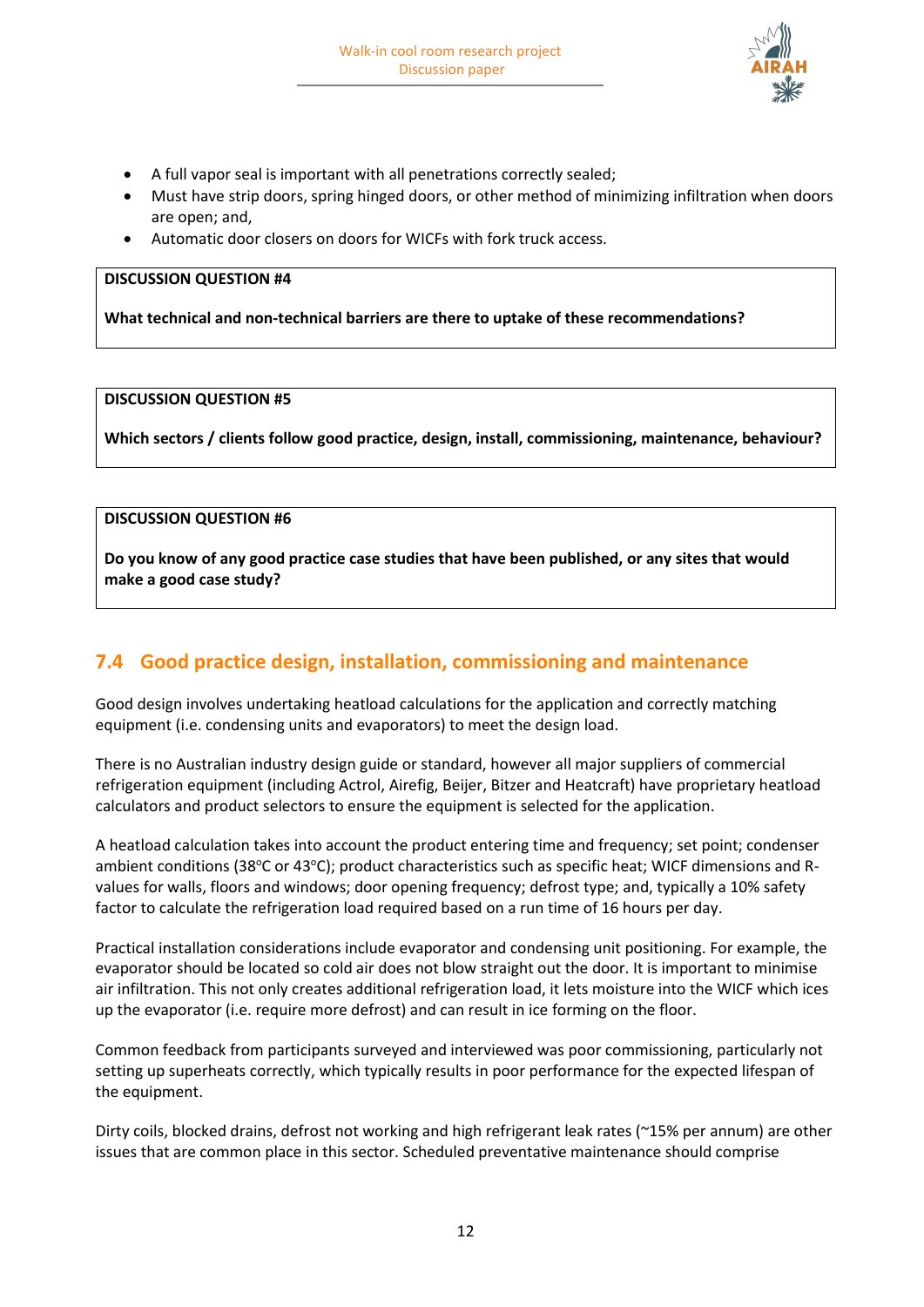

checking for refrigerant leaks, loose electrical connections, superheat, coils are clean (inside and out) and defrosts are adequate (not overheating the cold room).

In practice preventative maintenance is simply not recognised as a task that contributes to the bottom line. Rather breakdown repair, or "fail and fix" where end users simply wait for equipment to fail before fixing it is more common place. Poor hygiene (build-up of plastic bags, hair, lint, dirt and bugs on coils) and poor maintenance was a consistent theme throughout the survey feedback. Most participants suggested quarterly maintenance checks, and monthly with larger systems (i.e. refrigerant charge >20 kg and over 20 kWr).

There is no statutory requirement to undertake a heatload calculation or maintain records so contractors undertaking maintenance understand the basis of the design or when it was last serviced.

### **DISCUSSION QUESTION #7**

**Are there any additional aspects of best practice you are aware of?**

### **DISCUSSION QUESTION #8**

**Does best practice change from small to medium to large WICF?**

#### **DISCUSSION QUESTION #9**

**What level of skill is there in the refrigeration sector to undertake good practice design?**

#### **DISCUSSION QUESTION #10**

**What hygiene issues for the customers staff working around the WICF are you aware of as a result of poorly maintained equipment?**

#### **DISCUSSION QUESTION #11**

**What hygiene issues for product stored in WICF are you aware of as a result of poorly maintained equipment?**

#### **DISCUSSION QUESTION #12**

**It is recognised that safety issues often prevent ongoing maintenance. What safety issues are you aware of that might prevents good maintenance?**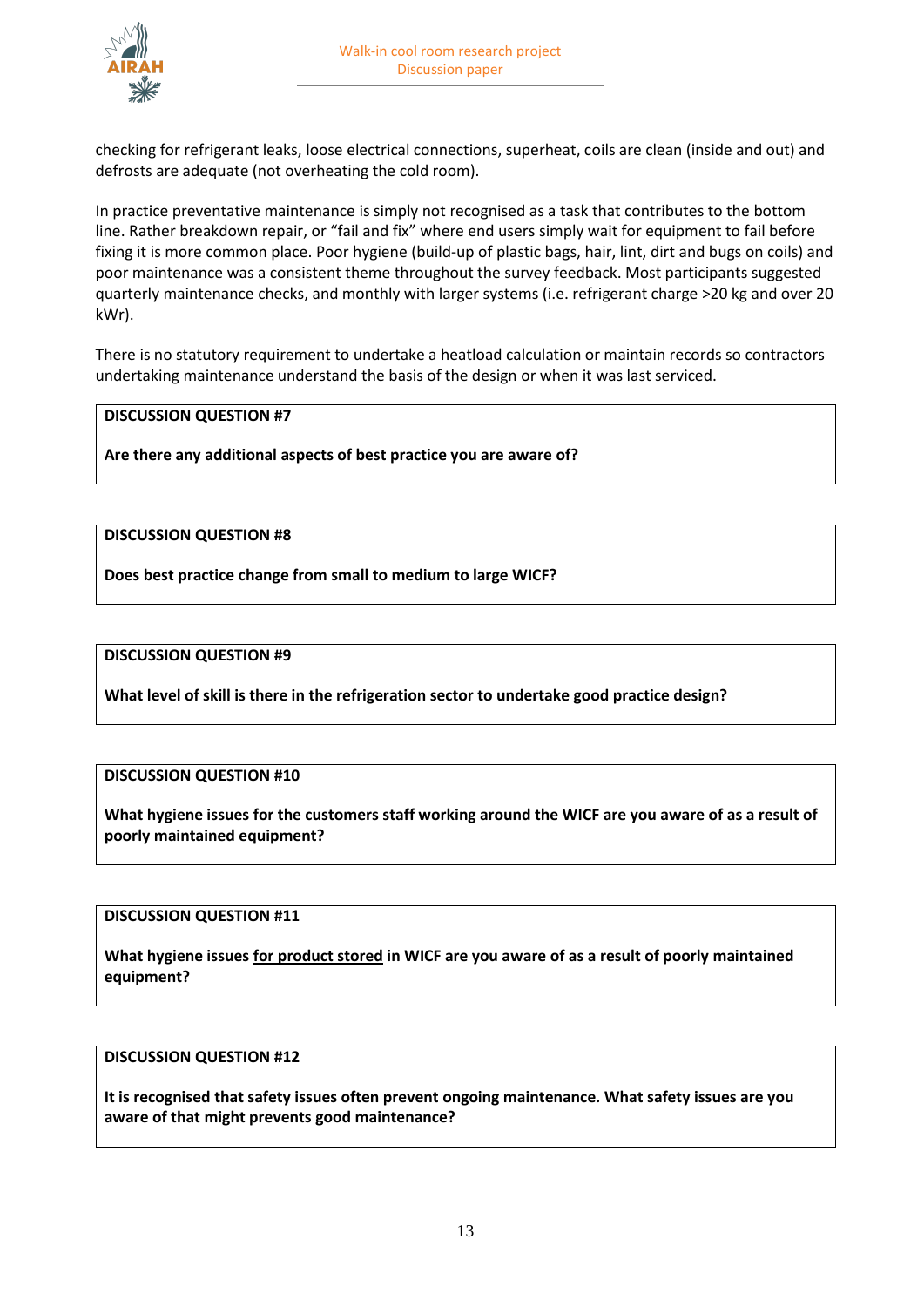

### <span id="page-13-0"></span>**7.5 Education, installation and operation instructions and documentation**

Unlike air conditioning, refrigeration equipment typically does not come with installation or operation guidelines. They are considered a custom design, and documentation is the responsibility of the installer. The extent of the documentation may typically include equipment data sheets and the controller operator manual.

There are no minimum performance requirements for WICFs or associated refrigeration equipment, and no requirement to fix a performance label. Whereas the large majority of air conditioning types must satisfy minimum performance requirements under the Greenhouse and Energy Minimum Standards (GEMS) Act.

There are many common sense operational factors that are commonly ignored that result in poor performance and increased energy consumption. Potential areas for improvement include:

- A loading and unloading policy: When product arrives, you need to ensure that it doesn't warm up any more than necessary, so load it as quickly as possible into your freezer.
- A lot of cool air is lost during opening and closing doors.
- Don't overload the WICF or stack produce in front of evaporator.
- Don't load equipment on top or in front of condensing units.
- Turn the lights off when not required.
- Door alarms are cheap but are no good if they are ignored or disabled.
- There is no specific training available for designing, installing or operating WICFs.
- Potential educational opportunities include:
- Guideline on the energy saving benefits of key energy saving initiatives: Top energy saving 10 initiatives.
- Simple on-line calculator to help end users understand pay back economics.
- Best in class equipment (30% saving) versus least cost.
- Higher thermal rating (range of opportunities and paybacks).
- Cost impact of poor operation (leaving doors open).
- Educate the trade on how to successfully install, commission and maintain equipment.
- Operational manual for contractors to give end users.

### **DISCUSSION QUESTION #13**

**What other behavioural factors of the end user, or operational factors waste energy in WICF?**

#### **DISCUSSION QUESTION #14**

<span id="page-13-1"></span>**Are you aware of any factsheets, guides, awareness raising material from specific industry sectors that address energy efficiency in WICF? (eg Master Grocers Association have developed facts sheets for their members)**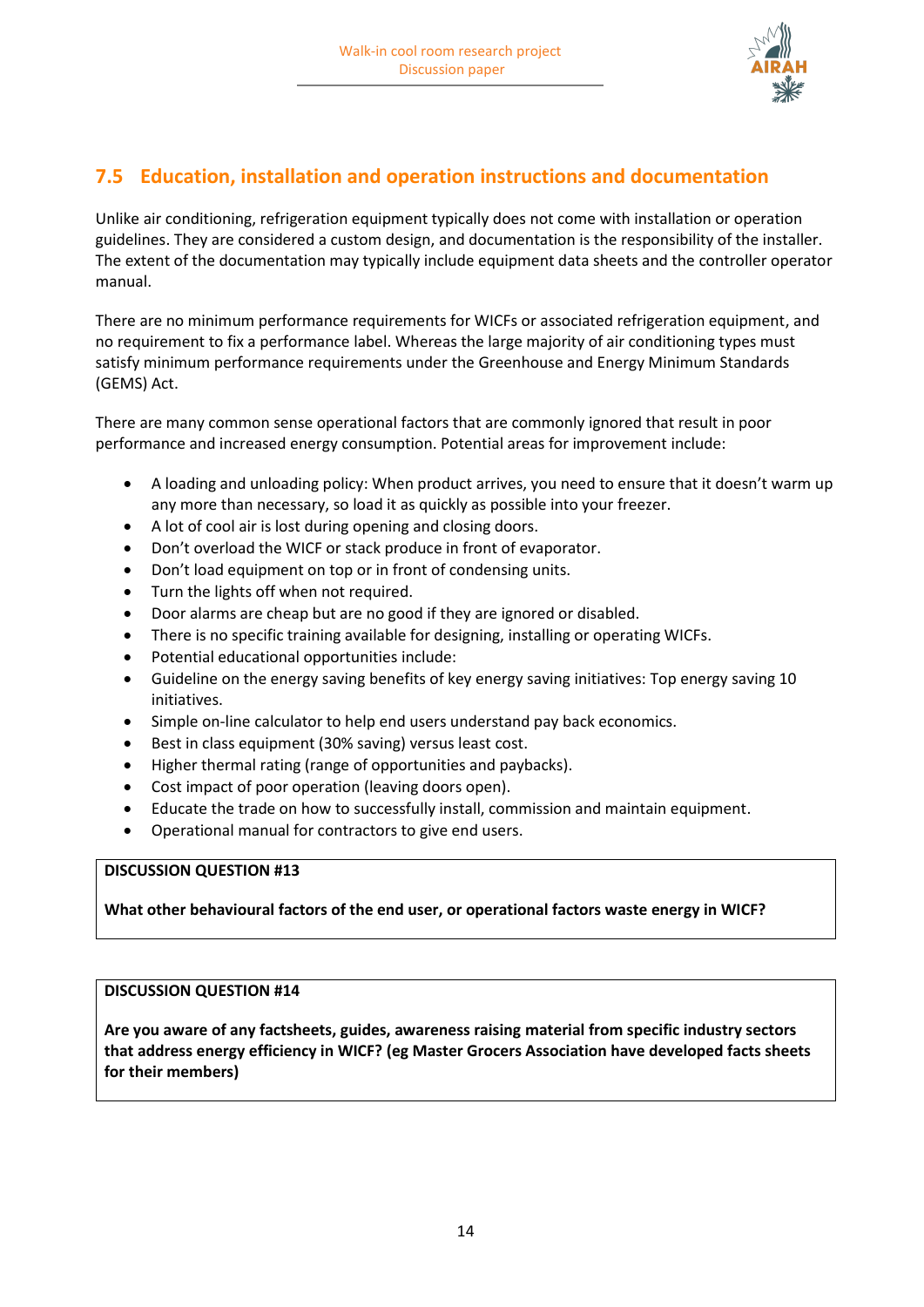

## **8 Industry feedback**

Common themes from surveys and interviews regarding issues were as follows:

| Behavioural  | Equipment beyond life expectancy is not being replaced. Clients continually patching up with<br>repairs, in some circumstances on equipment nearing 40 years old.                                                                                                                                 |
|--------------|---------------------------------------------------------------------------------------------------------------------------------------------------------------------------------------------------------------------------------------------------------------------------------------------------|
| Behavioural  | Leaving doors open to provide cooling in hot kitchens.                                                                                                                                                                                                                                            |
| Design       | Businesses often buy the minimum sized WICF to meet their requirements for cost reasons then<br>tend to overload the room resulting in poor air flows (i.e. stacking produce in front of evaporator<br>air flow).                                                                                 |
| Design       | Smaller WICFs are more subject to design to the lowest dollar which leads to system inefficiencies.                                                                                                                                                                                               |
| Design       | No floor insulation, then use of perimeter heating to avoid condensation.                                                                                                                                                                                                                         |
| Design       | Not well thought out design in regard to evaporator selections and capacity.                                                                                                                                                                                                                      |
| Design       | Strip curtains to all external doors, and fan cut-off switches.                                                                                                                                                                                                                                   |
| Design       | Avoid heat rejection into the kitchen.                                                                                                                                                                                                                                                            |
| Education    | The majority of contractors working on this equipment are smaller businesses. These are the ones<br>that need to be reached for education. This needs to be tackled at the end of the industry that<br>deals with small business.                                                                 |
| Education    | End-user education regards the cost benefits of correctly selected equipment and the training for<br>the staff using the WICFs is important as most waste is in the incorrect application, loading, leaving<br>doors open, ignoring poor performance and lack of visibility of power consumption. |
| Equipment    | When components are replaced sometimes they are replaced with the lowest cost fan rather than<br>the same or right fan. Common to see different or incorrect fans on existing condensing units and<br>evaporators.                                                                                |
| Installation | Poor pipe insulation. The NCC specifies insulation requirements for pipe diameters >5/8" that says<br>it should be 19 mm thick insulation - we sell a lot of 13 mm.                                                                                                                               |
| Installation | Pipework and electrical entry points not sealed.                                                                                                                                                                                                                                                  |
| Installation | Poor commissioning, particularly not setting up superheats correctly lead to poor performance,<br>this seems to be an area of the trade that is being lost due to a lot of refrigeration mechanics doing<br>an entire apprenticeship servicing air conditioning and installing split AC units.    |
| Installation | Not sealing joins and repairing seals (Silicon and door seals are cheap).                                                                                                                                                                                                                         |
| Installation | Incorrectly matched and uncommissioned equipment are some of the key issues. For example, TX<br>out of the box (i.e. superheat not set up) is very common place.                                                                                                                                  |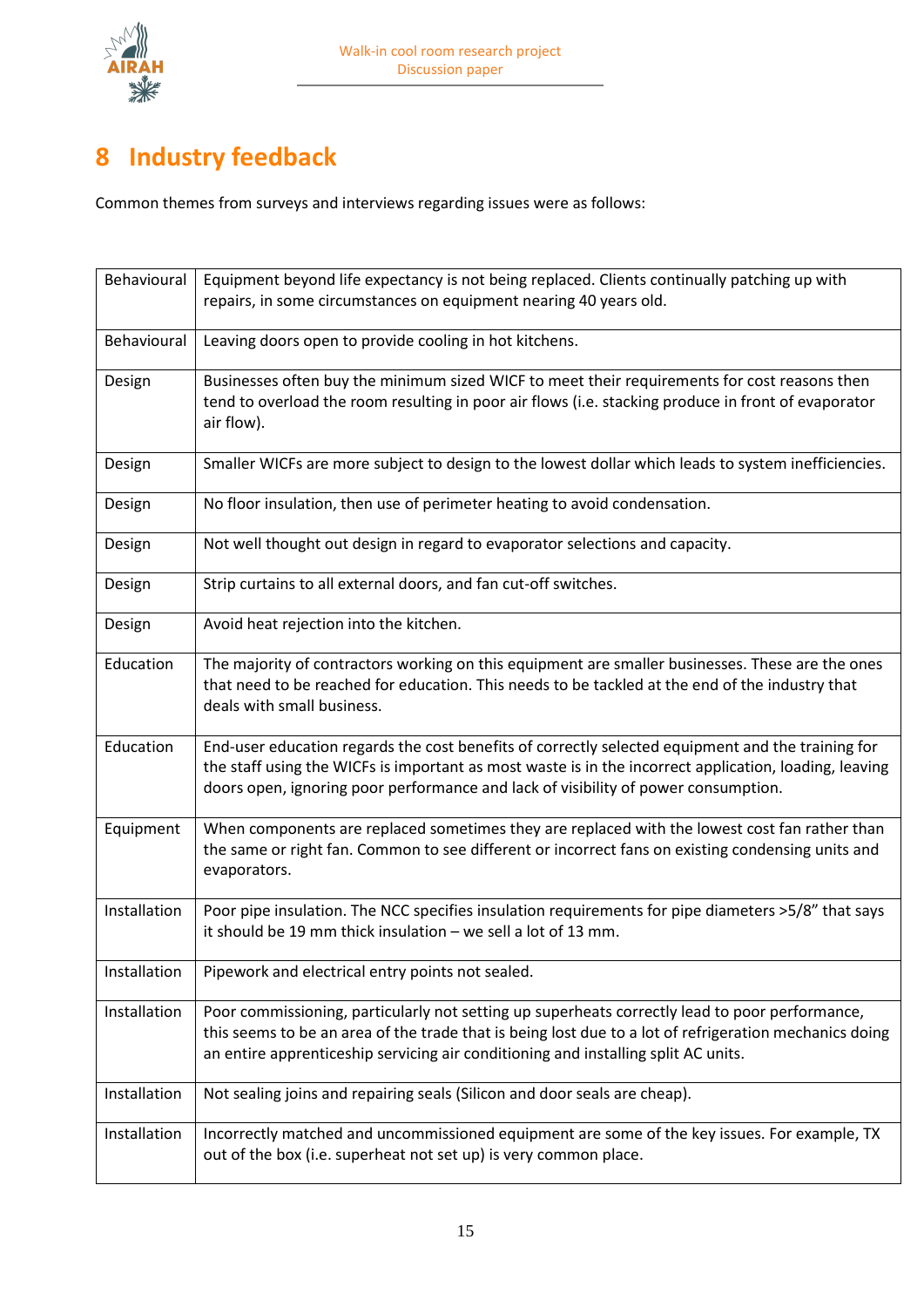

| Operational | Often a disconnect between installation and service. Contractors that install the WICFs are not the<br>same people that service.                                                                                                                                                         |
|-------------|------------------------------------------------------------------------------------------------------------------------------------------------------------------------------------------------------------------------------------------------------------------------------------------|
| Operational | Correct refrigerant charge and cleaning coils are the obvious maintenance items.                                                                                                                                                                                                         |
| Structure   | Poor design of door frames (i.e. aluminium) and heaters (i.e. w/m too high) resulting them being<br>too hot.                                                                                                                                                                             |
| Technology  | HFC-404a (GWP of 3922) is still the most common refrigerant in commercial refrigeration although<br>there are plenty of low GWP alternatives available including HFO blends HFC-448A (GWP of<br>1387AR4) or HFC-449A (GWP of 1397AR4).                                                   |
| Technology  | Energy efficient solution for medium temperature applications can be achieved with HFC-134a<br>(GWP of 1430). This also has the benefit of HFC-513A, also referred to as XP10, (GWP of 573) as<br>being a retrofit at a future date.                                                     |
| Technology  | Best practice: package trans critical CO <sub>2</sub> equipment. Electronic expansion valves, variable speed<br>compressor, EC fans with pressure control and leak detection installed inside condensing units over<br>a certain size. Minimum standard for refrigerant GWP $\leq$ 1430. |
| Technology  | There is a lack of cost competitive natural refrigerant options for WICFs.                                                                                                                                                                                                               |
| Technology  | Mechanical expansion valves are selected instead of electronic expansion valves.                                                                                                                                                                                                         |
| Technology  | Variable frequency drives are rarely installed.                                                                                                                                                                                                                                          |

**End of Report**